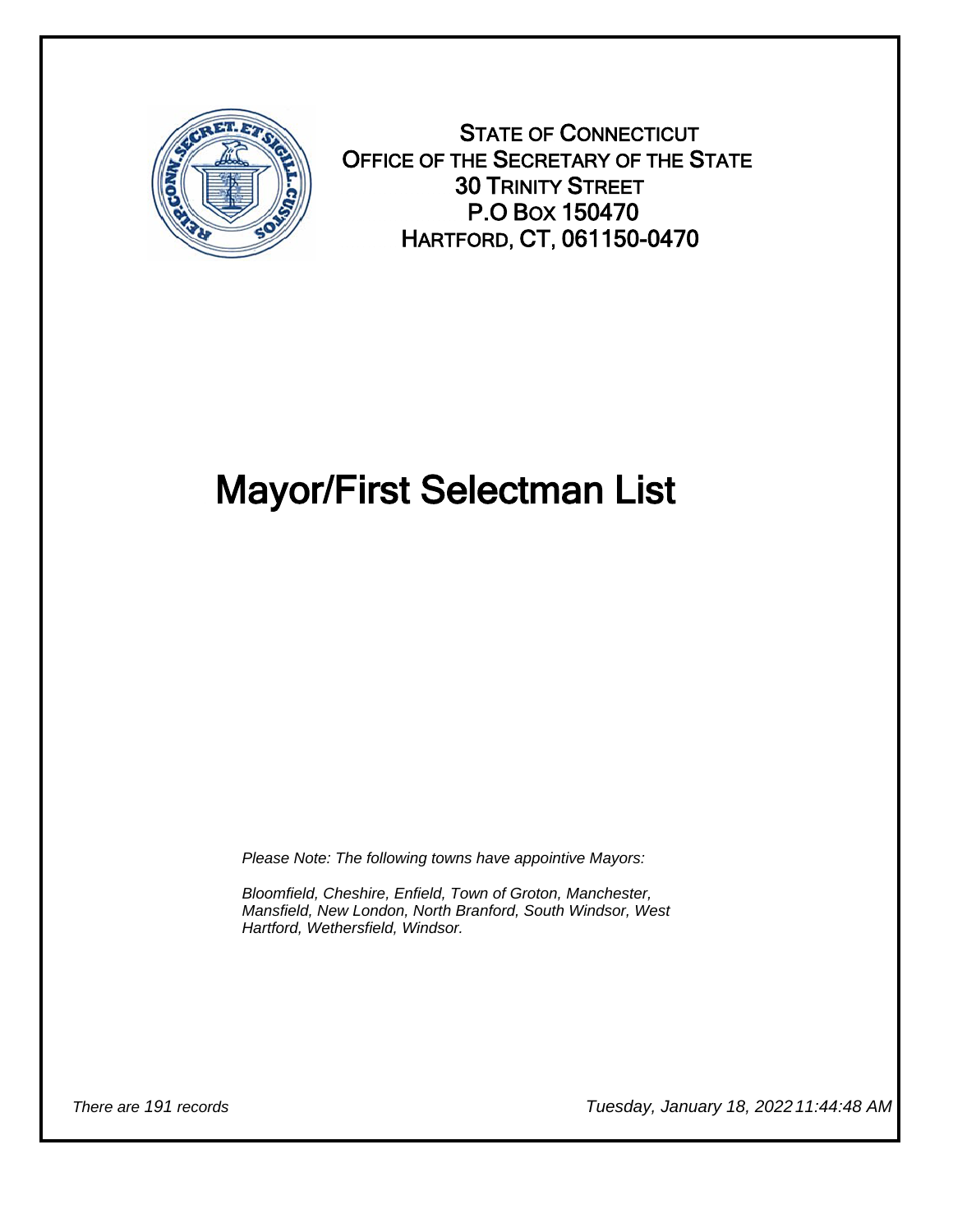JEFFREY J. MAGUIRE Re-elected 07/01/2019 ANDOVER (D) FIRST SELECTMAN TOWN OFFICE BUILDING 17 SCHOOL ROAD ANDOVER, CT 06232 Bus: 860-742-7305 Email: andoverselectman1@comcast.net

RALPH H. FLETCHER Re-elected ASHFORD (D) FIRST SELECTMAN ASHFORD TOWN OFFICE BUILDING 5 TOWN HALL ROAD ASHFORD, CT 06278-1530 Bus: 860-487-4400 Email: firstselectman@ashfordtownhall.org

DONALD S. STEIN Re-elected 01/01/2022 BARKHAMSTED (D) FIRST SELECTMAN 18 PINE MOUNTAIN CIRCLE BARKAMSTED, CT 06063 Bus: 860-379-8285

AROCHA JAYAWICKREMA (INTERIM) Unknown 08/27/2019 BERLIN (UK) TOWN MANAGER TOWN HALL 240 KENSINGTON ROAD BERLIN, CT 06037 Bus: 860-828-7003 Fax: 860-828-7068

PAULA COFRANCESCO Re-elected 07/01/2019 BETHANY (R) FIRST SELECTMAN TOWN HALL 40 PECK ROAD BETHANY, CT 06525 Bus: 203-393-2100 x1100

STEPHEN F. SORDI Elected 11/16/2021 BETHLEHEM (R) FIRST SELECTMAN 36 MAIN STREET SOUTH P.O. BOX 160 BETHLEHEM, CT 06751 Bus: 203-266-7377 Email: ssordi@bethlehemct.org

DAVID S. CASSETTI Re-elected 12/01/2021 ANSONIA (R) MAYOR CITY HALL 253 MAIN STREET ANSONIA, CT 06401 Bus: 203-736-5900 Fax: 203-734-3853 Email: dcassetti@ansoniact.org

BRANDON ROBERTSON Elected 12/12/2018 AVON (U) TOWN MANAGER TOWN HALL 60 WEST MAIN STREET AVON, CT 06001 Bus: 860-409-4300 Fax: 860-409-4368 Email: brobertson@town.avon.ct.us

CHRISTOPHER J BIELIK Re-elected 11/27/2017 BEACON FALLS (D) FIRST SELECTMAN TOWN HALL 10 MAPLE AVENUE BEACON FALLS, CT 06403 Bus: 203-729-4340 Email: cbielik@townofbeaconfalls.com

MARK KACZYNSKI Elected 11/21/2017 BERLIN (R) MAYOR TOWN HALL 240 KENSINGTON ROAD BERLIN, CT 06037 Bus: 860-828-7000 Fax: 860-828-7068 Email: mkaczynski@town.berlin.ct.us

MATTHEW S KNICKERBOCKER Re-elected 12/04/2017 BETHEL (D) FIRST SELECTMAN TOWN OF BETHEL 1 SCHOOL STREET BETHEL, CT 06801 Bus: 203-794-8501 Fax: 203-794-8552 Email: webmaster@bethel-ct.gov

PHILIP K. SCHENCK Unknown 01/10/2019 BLOOMFIELD (UK) TOWN MANAGER TOWN HALL 800 BLOOMFIELD AVENUE BLOOMFIELD, CT 06002 Bus: 860-769-3504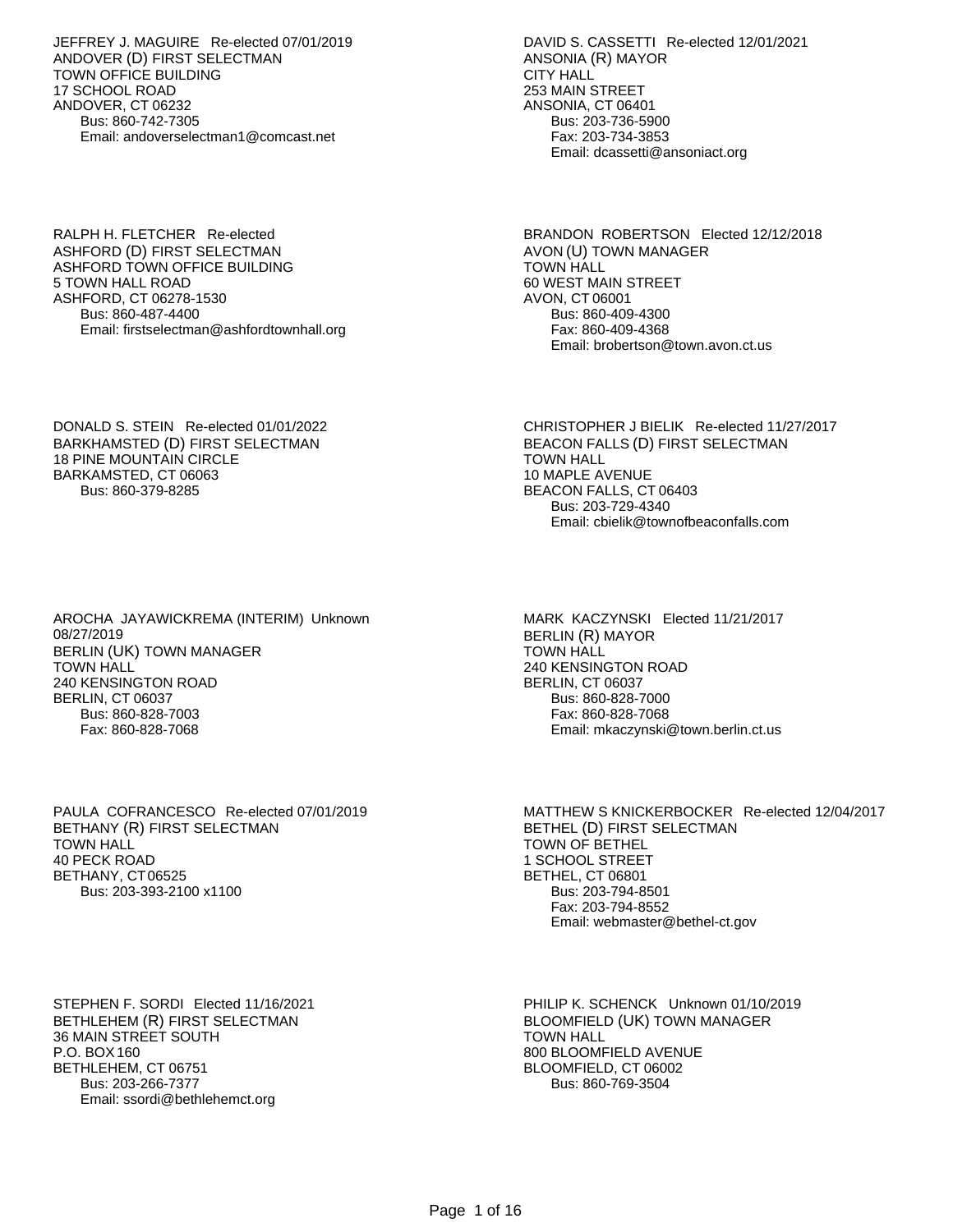SUZETTE DEBEATHAM-BROWN Re-elected 11/01/2009 BLOOMFIELD (D) MAYOR 8 HIGH LEDGE ROAD BLOOMFIELD, CT 06002 Bus: 860-913-6524 Email: sbrown@bloomfieldct.org

GLENN S PIANKA Re-elected 11/16/2021 BOZRAH (D) FIRST SELECTMAN BOZRAH TOWN HALL 1 RIVER ROAD BOZRAH, CT 06334 Bus: 860-889-2689 Fax: 860-887-5449 Email: firstselectman@bozrahct.org

JOSEPH P. GANIM Elected 12/01/2015 BRIDGEPORT (D) MAYOR 80 CARTRIGHT STREET BRIDGEPORT, CT 06604 Bus: 203-574-7201 Fax: 203-576-3913 Email: mayor@bridgeportct.gov

ELLEN A. ZOPPO-SASSU Elected 11/13/2017 BRISTOL (D) MAYOR CITY HALL 111 NORTH MAIN STREET BRISTOL, CT 06010 Bus: 860-584-6250 Fax: 860-584-3835 Email: mayorsoffice@bristolct.gov

RICHARD IVES Re-elected 11/07/2017 BROOKLYN (D) FIRST SELECTMAN TOWN HALL 4 WOLF DEN RD. / PO BOX 356 BROOKLYN, CT 06234 Bus: 860-779-3411 x11 Fax: 860-779-5732

HENRY W. TODD Elected 11/01/2017 CANAAN (R) FIRST SELECTMAN TOWN HALL 108 MAIN STREET, P.O. BOX47 FALLS VILLAGE, CT 06031 Bus: 860-824-0707 x23 Fax: 860-824-4506

SANDRA PIEROG Elected 11/20/2017 BOLTON (D) FIRST SELECTMAN 222 BOLTON CENTER ROD BOLTON, CT 06043 Bus: 860-649-8066 Fax: 860-643-0021 Email: spierog@boltonct.org

JAMES B. COSGROVE Re-elected 11/21/2017 BRANFORD (R) FIRST SELECTMAN TOWN HALL 1019 MAIN STREET BRANFORD, CT 06405 Bus: 203-488-8394 Fax: 203-481-5561 Email: jcosgrove@branford-ct.gov

CURTIS S. READ Re-elected 11/21/2017 BRIDGEWATER (D) FIRST SELECTMAN TOWN HALL 44 MAIN STREET SOUTH BRIDGEWATER, CT 06752 Bus: 860-354-3250 Fax: 860-350-5944 Email: cread@bridgewatertownhall.org

STEVE DUNN Re-elected 12/04/2017 BROOKFIELD (D) FIRST SELECTMAN 24 LYDENWOOD DRIVE P.O. BOX 5106 BROOKFIELD, CT 06804 Bus: 203-775-7301 Fax: 203-775-5316

DOUGLAS K. THOMPSON Elected 12/01/2021 BURLINGTON (R) FIRST SELECTMAN TOWN HALL 200 SPIELMAN HIGHWAY BURLINGTON, CT 06013 Bus: 860-673-6789

CHRISTOPHER LIPPKE Elected 11/21/2017 CANTERBURY (R) FIRST SELECTMAN ONE MUNICIPAL DRIVE CANTERBURY, CT 06331 Bus: 860-546-9693 Fax: 860-546-7805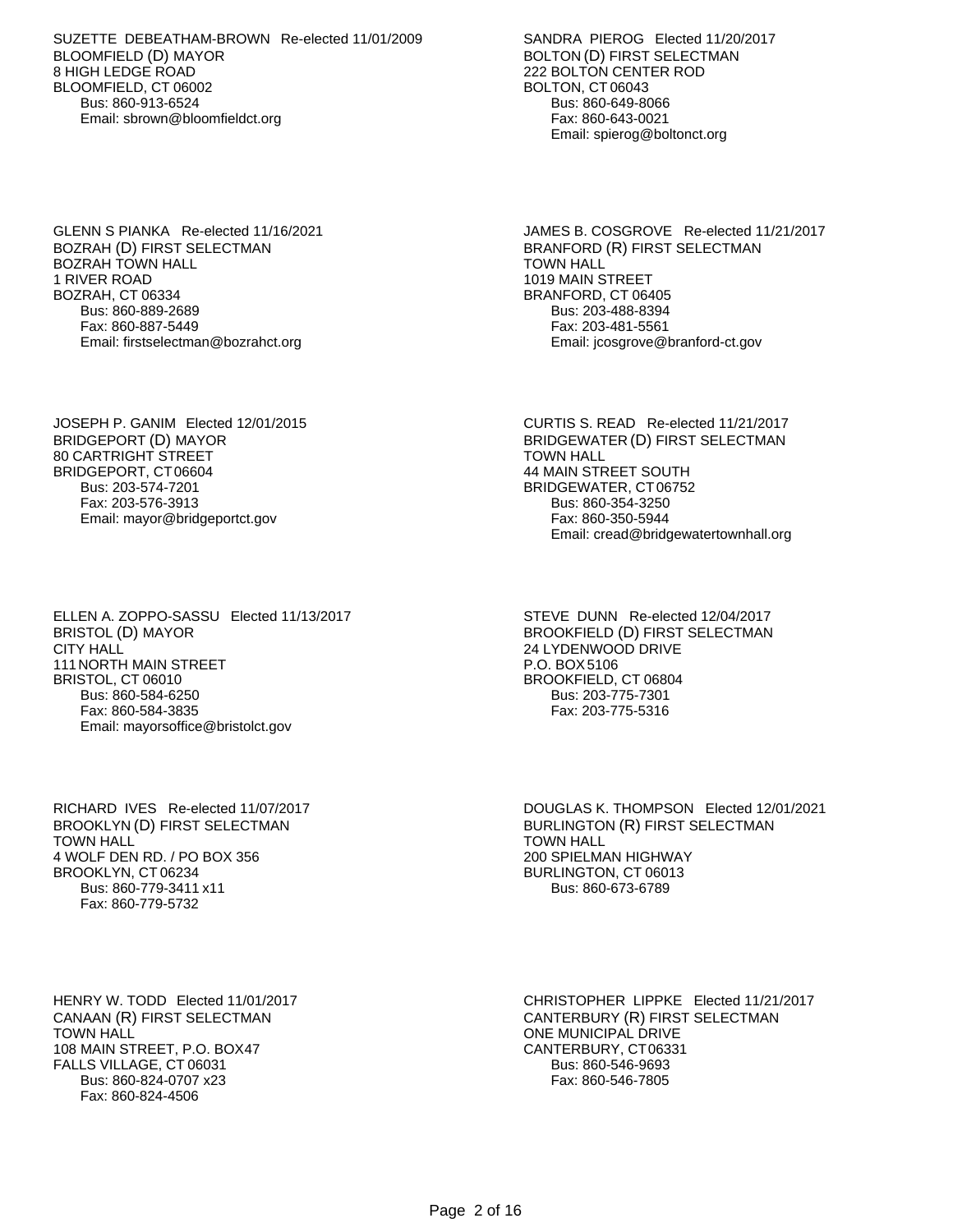BETH KANDRYSAWTS Elected 11/17/2015 CANTON (R) FIRST SELECTMAN CANTONTOWN HALL 4 MARKET STREET COLLINSVILLE, CT 06022 Bus: 860-693-7847 Email: bkandrysawtz@townofcantonct.org

SEAN M. KIMBALL Elected 12/12/2018 CHESHIRE (UK) TOWN MANAGER TOWN HALL 84 SOUTH MAIN STREET CHESHIRE, CT 06410 Bus: 203-271-6660 Email: skimball@cheshirect.org

LAUREN S. GISTER Re-elected 11/16/2021 CHESTER (D) FIRST SELECTMAN CHESTER TOWN HALL 203 MIDDLESEX AVENUE CHESTER, CT 06412-0218 Bus: 860-526-0013 Fax: 860-526-0004 Email: info@chesterct.org

ANDREAS BISBIKOS Elected 11/16/2021 COLCHESTER (R) FIRST SELECTMAN TOWN OF COLCHESTER 127 NORWICH AVENUE COLCHESTER, CT 06415 Bus: 860-537-7220 Res: 860-537-0547 Email: Selectman@ColchesterCT.gov

STEVEN M. EVERETT Re-elected 11/22/2021 COLUMBIA (R) FIRST SELECTMAN 323 JONATHAN TRUMBULL HIGHWAY ROUTE 87 COLUMBIA, CT 06237 Bus: 860-228-0110 Res: 860-228-0202 Fax: 860-228-1952 Email: severett@columbiact.org

JOHN A ELSESSER COVENTRY TOWN MANAGER TOWN OFFICE BUILDING 1712 MAIN STREET COVENTRY, CT 06238

WILLIAM ROSE Unknown CHAPLIN (R) FIRST SELECTMAN CHAPLIN TOWN HALL 495 PHOENIXVILLE ROAD CHAPLIN, CT 06235 Bus: 860-455-0073 x310 Fax: 860-455-0027 Email: assistant@chaplinct.org

ROBERT J. ORIS Re-elected CHESHIRE (UK) MAYOR TOWN HALL 84 SOUTH MAIN STREET CHESHIRE, CT 06410 Bus: 203-271-6660 Email: roborisforcouncil@gmail.com

CHRISTINE GOUPIL Elected 11/21/2017 CLINTON (D) FIRST SELECTMAN TOWN HALL 54 EAST MAIN STREET CLINTON, CT 06413 Bus: 860-669-9333 Fax: 860-669-0890 Email: cgoupil@clintonct.org

THOMAS D. MCKEON Re-elected 11/21/2017 COLEBROOK (D) FIRST SELECTMAN 562 COLEBROOK ROAD P.O. BOX 5 COLEBROOK, CT 06021 Bus: 860-379-3359 x202 Email: tommckeon@colebrooktownhall.org

GORDON M RIDGWAY Re-elected 11/21/2017 CORNWALL (D) FIRST SELECTMAN TOWN OFFICE BUILDING 26 PINE STREET CORNWALL, CT 06753 Bus: 860-672-4959 Fax: 860-672-4068 Email: cwlselectmen@optonline.net

DEAN ESPOSITO Elected 12/01/2021 DANBURY (R) MAYOR CITY HALL 155 DEER HILL ROAD DANBURY, CT 06810 Bus: 203-797-4511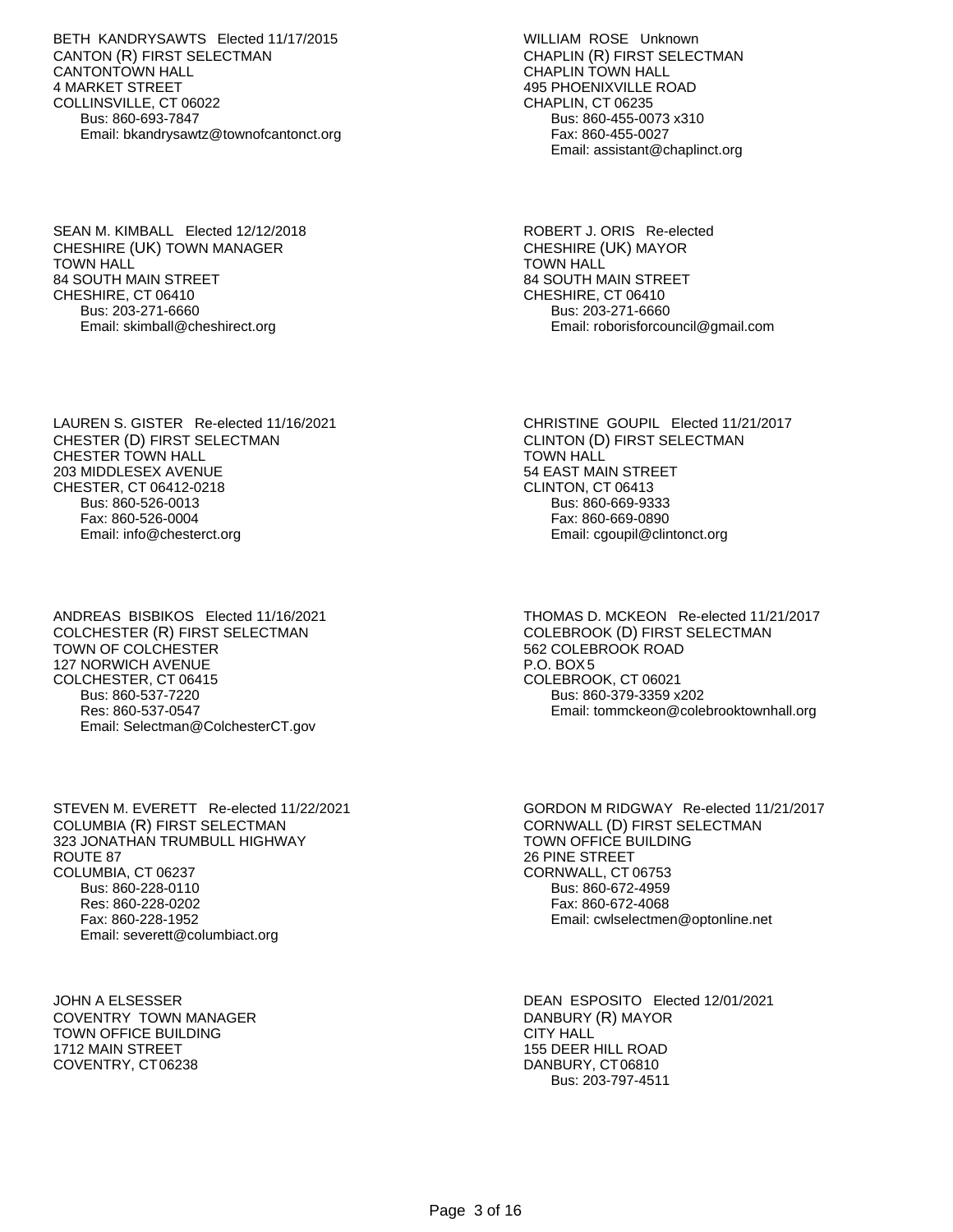JAYME J STEVENSON Re-elected 11/13/2017 DARIEN (R) FIRST SELECTMAN TOWN HALL 2 RENSHAW ROAD DARIEN, CT 06820 Bus: 203-656-7338 Email: jstevenson@darienct.gov

RICHARD DZIEKAN Elected 12/02/2017 DERBY (R) MAYOR CITY HALL 1 ELIZABETH STREET DERBY, CT 06418-1801 Bus: 203-736-1450 Fax: 203-736-8880

JACQUELINE S. DUBOIS Elected 11/21/2017 EASTFORD (R) FIRST SELECTMAN TOWN HALL P.O. BOX 98, 16 WESTFORD RD EASTFORD, CT 06242-0098 Bus: 860-974-0133 x3 Fax: 860-974-0624 Email: firstselectman@townofeastford.com

IRENE HAINES Elected 11/02/2021 EAST HADDAM (R) FIRST SELECTMAN TOWN OFFICE BUILDING 7 MAIN STREET, PO BOX K EAST HADDAM, CT 06423 Bus: 860-873-5021 Fax: 860-873-5025 Email: admin@easthaddam.org

MARCIA A LECLERC Re-elected 11/13/2017 EAST HARTFORD (D) MAYOR TOWN HALL 740 MAIN STREET EAST HARTFORD, CT 06108 Bus: 860-291-7200

MARK C. NICKERSON Elected 12/04/2017 EAST LYME (R) FIRST SELECTMAN TOWN HALL 108 PENNSYLVANIA AVE / PO BOX519 NIANTIC, CT 06357 Bus: 860-691-4110 Email: mnickerson@eltownhall.com

ANGUS L MCDONALD Re-elected 11/16/2021 DEEP RIVER (D) FIRST SELECTMAN TOWN HALL 174 MAIN STREET DEEP RIVER, CT 06417 Bus: 860-526-6020 Fax: 860-526-6023 Email: selectman@deepriverct.us

LAURA L. FRANCIS Re-elected 12/05/2015 DURHAM (R) FIRST SELECTMAN TOWN HALL 30 TOWN HOUSE ROAD DURHAM, CT 06422 Bus: 860-349-3625 Fax: 860-343-6733 Email: lfrancis@townofdurhamct.org

JAMES M. HAYDEN Elected 01/04/2016 EAST GRANBY (R) FIRST SELECTMAN TOWN HALL 9 CENTER STREET EAST GRANBY, CT 06026 Bus: 860-653-2576 Fax: 860-653-4017 Email: info@egtownhall.com

MICHAEL MANISCALCO Unknown EAST HAMPTON (U) TOWN MANAGER TOWN HALL 20 EAST HIGH STREET EAST HAMPTON, CT 06424

JOSEPH CARFORA Elected 11/13/2021 EAST HAVEN (D) MAYOR TOWN HALL 250 MAIN STREET EAST HAVEN, CT 06512 Bus: 203-468-3204 Fax: 203-468-3372

ADAM W. DUNSBY Re-elected 11/07/2017 EASTON (R) FIRST SELECTMAN TOWN HALL 225 CENTER ROAD EASTON, CT 06612 Bus: 860-268-6291 x104 Fax: 860-268-4928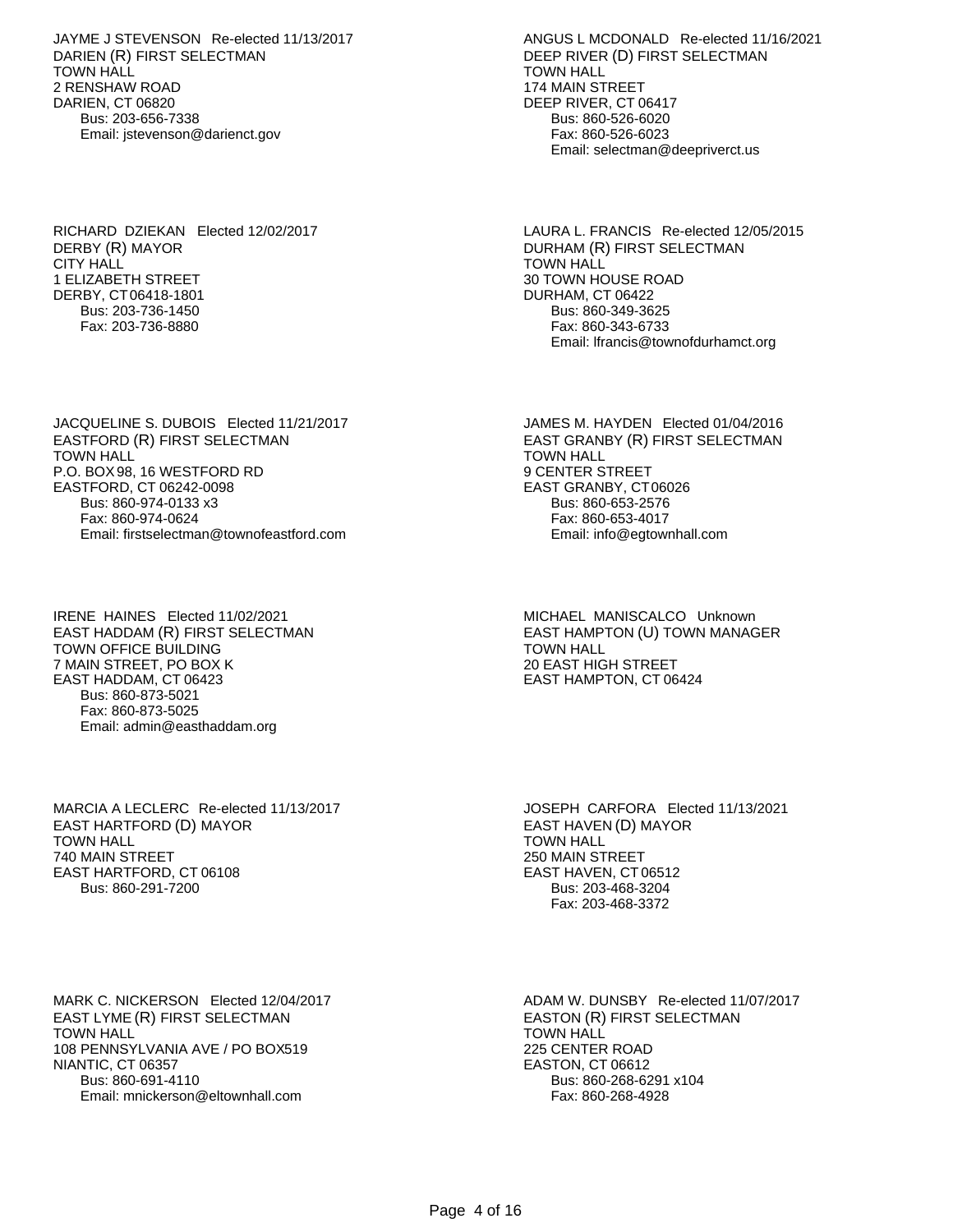ROBERT L. MAYNARD Elected 11/17/2015 EAST WINDSOR (R) FIRST SELECTMAN TOWN HALL 11 RYE STREET BROAD BROOK, CT 06016 Bus: 860-623-8122 Fax: 860-623-4798

CHRISTOPHER W. BROMSON Elected 01/10/2019 ENFIELD (UK) TOWN MANAGER 820 ENFIELD STREET ENFIELD, CT 06082 Bus: 860-253-6350 Fax: 860-253-6310 Email: TownManager@enfield.org

MICHAEL C. TETREAU Re-elected 11/16/2015 FAIRFIELD (D) FIRST SELECTMAN SULLIVAN INDEPENDENCE HALL 725 OLD POST ROAD FAIRFIELD, CT 06824 Bus: 203-256-3000 Email: firstselectmanffld@fairfieldct.org

CJ THOMAS Elected 01/03/2022 FARMINGTON (R) CHAIRMAN OF TOWN COUNCIL 18 HOBART STREET FARMINGTON, CT 06032

LORI L. SPIELMAN Re-elected 12/06/2021 ELLINGTON (R) FIRST SELECTMAN 55 MAIN STREET PO BOX 187 ELLINGTON, CT 06029 Bus: 860-870-3100 Fax: 860-870-3102 Email: lspielman@ellington-ct.gov

NORMAN NEEDLEMAN Re-elected 11/09/2021 ESSEX (D) FIRST SELECTMAN TOWN HALL 29 WEST AVENUE ESSEX, CT 06426 Bus: 860-767-4340 x114 Fax: 860-767-8509 Email: nneedleman@essexct.gov

KATHLEEN BLONSKI Elected FARMINGTON (UK) TOWN MANAGER TOWN HALL 1 MONTEITH DRIVE FARMINGTON, CT 06034 Bus: 860-675-2350 Fax: 860-673-8233 Email: eagenk@farmington-ct.org

CHARLES W. GRANT Elected 11/21/2012 FRANKLIN (D) FIRST SELECTMAN FRANKLIN TOWN HALL 7 MEETING HOUSE HILL ROAD NORTH FRANKLIN, CT 06254 Bus: 860-642-6055 x16

RICHARD J JOHNSON Unknown 01/10/2019 GLASTONBURY (UK) TOWN MANAGER TOWN HALL 2155 MAIN STREET GLASTONBURY, CT 06033 Bus: 860-652-7500 Fax: 860-652-7505

TODD CARUSILLO Elected 11/12/2021 GOSHEN (R) FIRST SELECTMAN TOWN OFFICE BUILDING 42 NORTH STREET GOSHEN, CT 06756 Bus: 860-491-2308 x228

MARK FIORENTINO Elected 11/16/2021 GRANBY (R) FIRST SELECTMAN TOWN HALL 15 NORTH GRANBY ROAD GRANBY, CT 06035 Bus: 860-844-5300

JOHN D. WARD Unknown 01/10/2019 GRANBY (UK) TOWN MANAGER TOWN HALL 15 NORTH GRANBY ROAD GRANBY, CT 06035 Bus: 860-844-5300 Email: jward@granby-ct.gov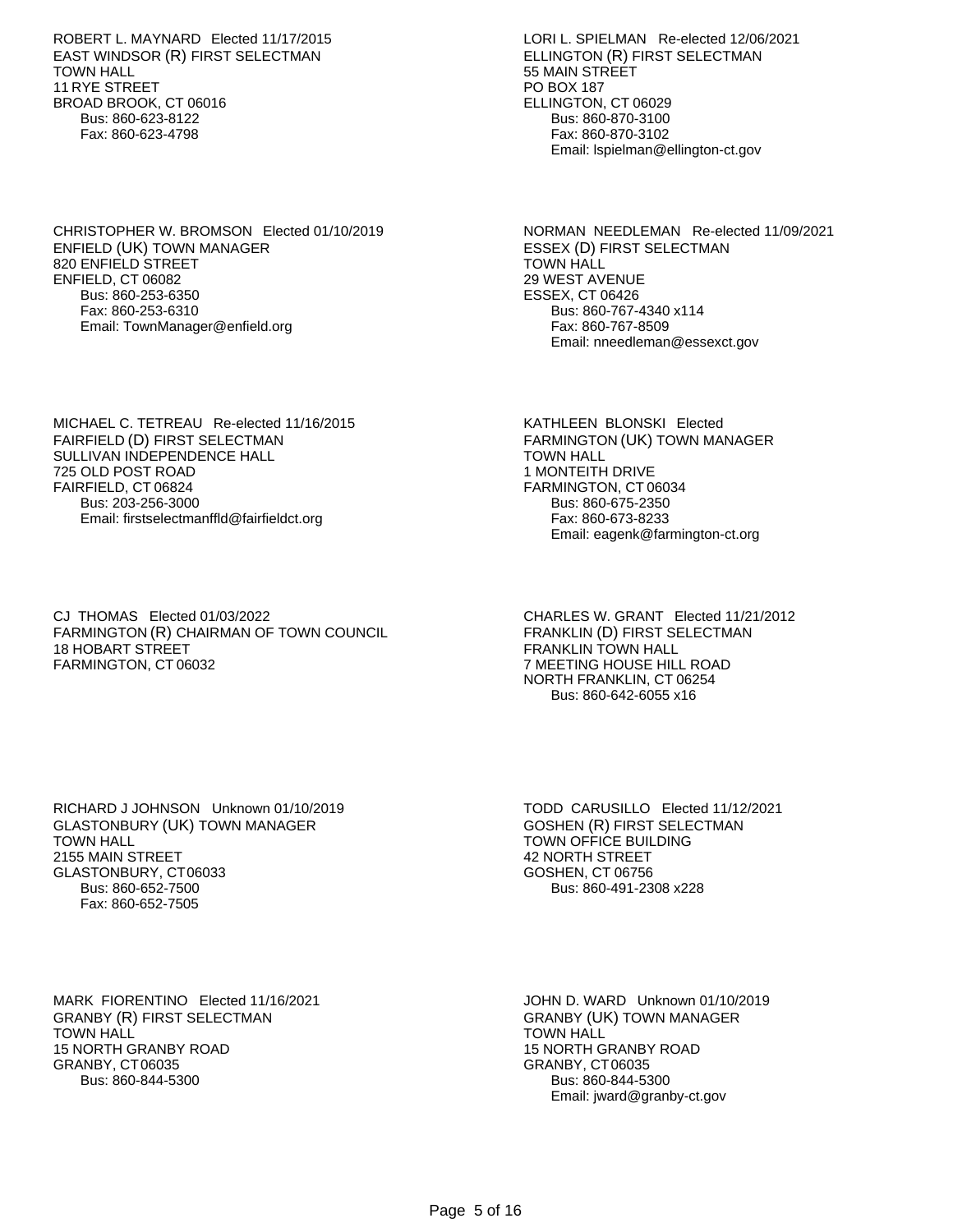PETER J. TESEI Re-elected 12/01/2017 GREENWICH (R) FIRST SELECTMAN TOWN HALL 101 FIELDPOINT RD / BOX 2540 GREENWICH, CT 06830 Bus: 203-622-7710 Fax: 203-622-3793

JOHN BURT Unknown 01/11/2019 GROTON (UK) TOWN MANAGER TOWN HALL 45 FORT HILL ROAD GROTON, CT 06340 Bus: 860-441-6630 Email: jburt@groton-ct.gov

MATTHEW T. HOEY Re-elected 12/06/2021 GUILFORD (D) FIRST SELECTMAN TOWN HALL 31 PARK STREET GUILFORD, CT 06437 Bus: 860-453-8015 Fax: 860-453-8407

CURT B. LENG Re-elected 11/26/2017 HAMDEN (D) MAYOR TOWN HALL 2750 DIXWELL AVENUE HAMDEN, CT 06518 Bus: 203-287-7100 Email: cleng@hamden.com

LUKE BRONIN Elected 01/01/2016 HARTFORD (D) MAYOR MUNICIPAL BUILDING 550 MAIN STREET, ROOM 200 HARTFORD, CT 06103 Bus: 860-757-9500

MICHAEL R. CRISS Re-elected 11/21/2017 HARWINTON (R) FIRST SELECTMAN TOWN HALL 100 BENTLEY DRIVE HARWINTON, CT 06791 Bus: 860-485-9051 Email: selectmanoffice@harwinton.us

DANA BENNETT Re-elected 11/16/2021 GRISWOLD (R) FIRST SELECTMAN TOWN HALL 28 MAIN STREET JEWETT CITY, CT 06351 Bus: 860-376-7060 x2201 Fax: 860-376-7070

PATRICE GRANATOSKY Unknown GROTON (D) MAYOR TOWN HALL 45 FORT HILL ROAD GROTON, CT 06340 Bus: 860-446-4103

LIZZ MILARDO Re-elected 11/21/2017 HADDAM (R) FIRST SELECTMAN TOWN OFFICE BULIDING 30 FIELD PARK DRIVE HADDAM, CT 06438 Bus: 860-345-8531 x204 Fax: 860-345-3730 Email: selectman@haddam.org

ALLAN CAHILL Re-elected 11/21/2017 HAMPTON (R) FIRST SELECTMAN TOWN HALL P.O. BOX 143, 164 MAIN ST HAMPTON, CT 06247 Bus: 860-455-9132 x2 Email: firstselectman@hamptonct.org

WADE E. COLE Re-elected 11/21/2017 HARTLAND (D) FIRST SELECTMAN TOWN HALL 22 SOUTH ROAD EAST HARTLAND, CT 06027 Bus: 860-653-6800

ANDREW T. TIERNEY Unknown 01/11/2019 HEBRON (UK) TOWN MANAGER TOWN OF HEBRON 15 GILEAD STREET HEBRON, CT 06248 Bus: 860-228-5971 x122 Fax: 860-228-4859 Email: atierney@hebronct.com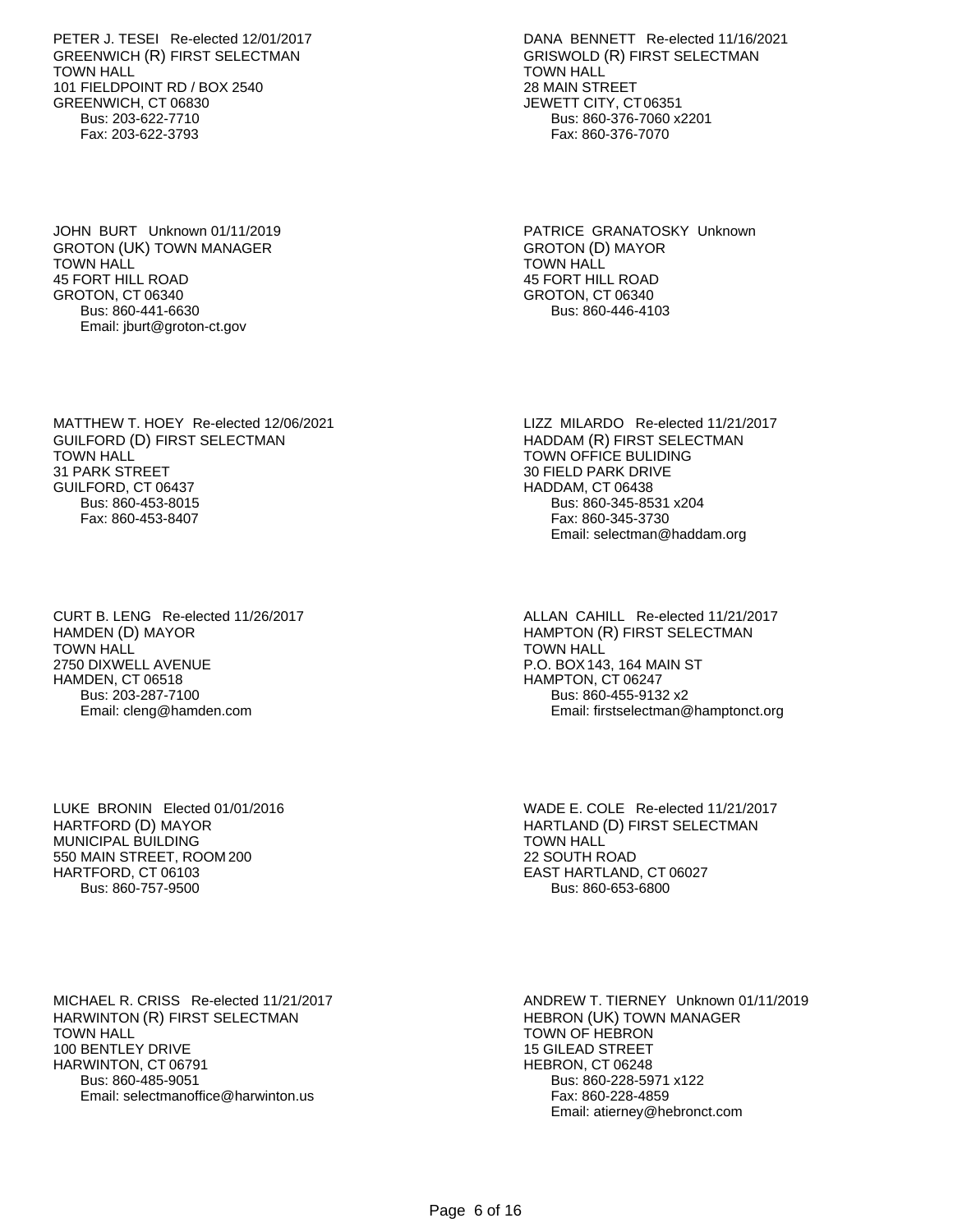BRUCE K. ADAMS Re-elected 11/17/2015 KENT (D) FIRST SELECTMAN 41 KENT GREEN BOULEVARD P.O. BOX 678 KENT, CT 06757 Bus: 860-927-3433

JONATHAN CESOLINI Unknown 11/01/2009 KILLINGLY (UK) CHAIRMAN OF TOWN COUNCIL 172 MAIN STREET P.O. BOX 6000 DANIELSON, CT 06239-6000 Bus: 860-933-0439

BETSY PETRIE Re-elected 01/21/2017 LEBANON (R) FIRST SELECTMAN 579 EXETER ROAD LEBANON, CT 06249 Bus: 860-642-6100 Fax: 860-642-7716 Email: firstselectman@lebanonct.gov

THOMAS W SPARKMAN Re-elected 11/16/2021 LISBON (R) FIRST SELECTMAN TOWN HALL 1 NEWENT ROAD LISBON, CT 06351 Bus: 860-376-3400 Res: 860-234-0776 Fax: 860-376-6545 Email: tsparkman@lisbonct.com

STEVEN MATTESON Elected 11/21/2017 LYME (D) FIRST SELECTMAN TOWN HALL 480 HAMBURG ROAD LYME, CT 06371 Bus: 860-434-7733

SCOTT A. SHANLEY Appointed 12/27/2018 MANCHESTER (UK) GENERAL MANAGER TOWN HALL P.O. BOX 191 MANCHESTER, CT 06040 Bus: 860-647-3123 Email: sshanley@manchesterct.gov

MARY CALORIO Unknown KILLINGLY (U) TOWN MANAGER 172 MAIN STREET PO BOX 6000 DANIELSON, CT 06239 Bus: 860-779-5334

NANCY GORSKI Elected 11/16/2021 KILLINGWORTH (D) FIRST SELECTMAN TOWN OFFICE BUILDING 323 ROUTE 81 KILLINGWORTH, CT 06417 Bus: 860-663-1765 x501 Email: info@townofkillingworth.com

FRED ALLYN Elected 11/07/2017 LEDYARD (R) MAYOR TOWN HALL 741 COLONEL LEDYARD HIGHWAY LEDYARD, CT 06339 Bus: 860-464-3221 Fax: 860-464-8455 Email: mayor@ledyardct.org

LEO PAUL Re-elected 11/21/2017 LITCHFIELD (R) FIRST SELECTMAN TOWN OFFICE BUILDING 74 WEST STREET LITCHFIELD, CT 06759 Bus: 860-567-7550 Fax: 860-567-7552

PEGGY LYONS Elected 11/02/2019 MADISON (R) FIRST SELECTMAN TOWN HALL 8 CAMPUS DRIVE MADISON, CT 06443 Bus: 203-245-5601 Fax: 203-245-5609 Email: lyonsp@madisonct.org

JAY MORAN Re-elected 11/01/2009 MANCHESTER (D) MAYOR TOWN HALL 41 CENTER STREET MANCHESTER, CT 06040 Bus: 860-649-1600 Email: jmoran@manchesterct.gov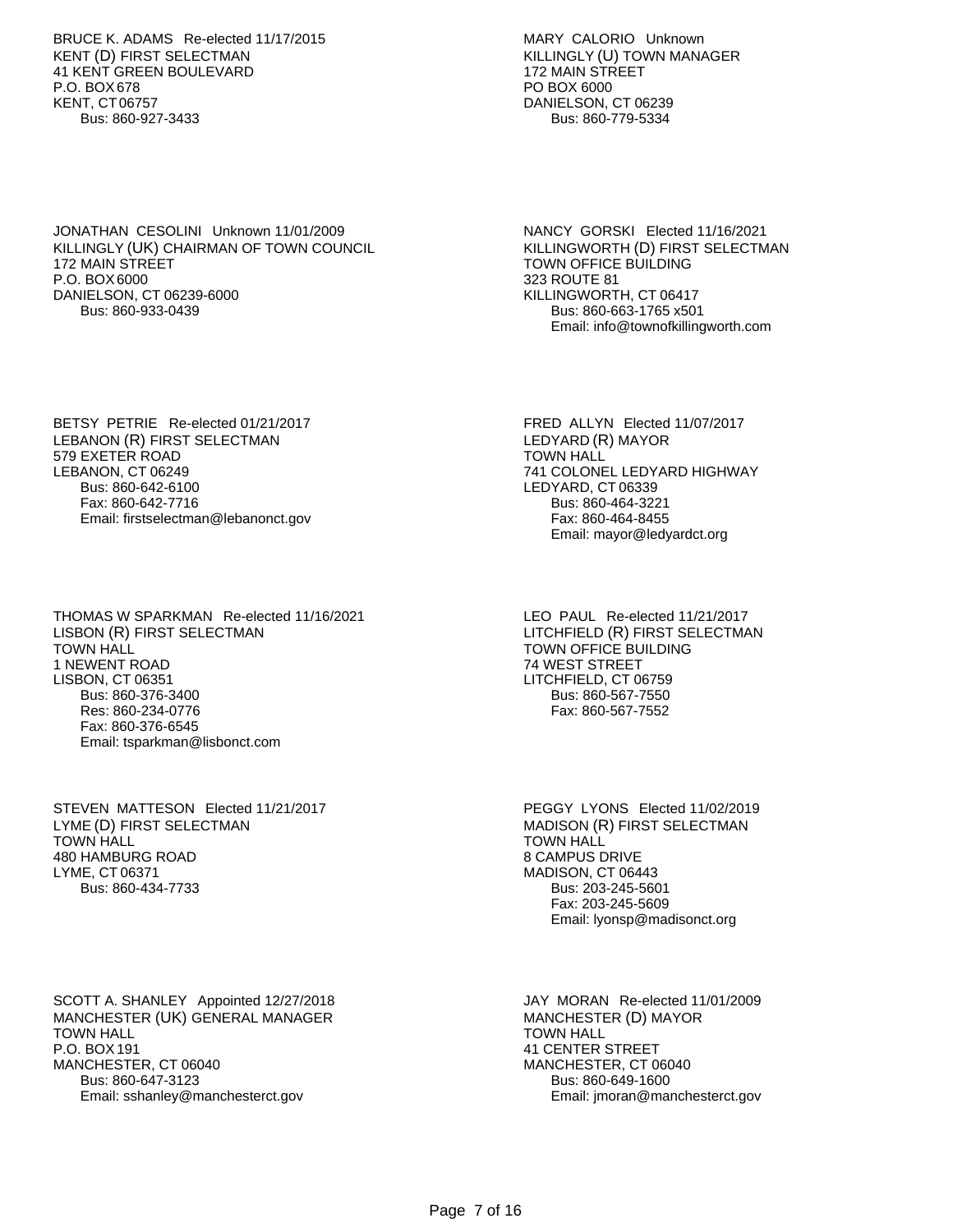DERRIK KENNEDY Appointed 12/27/2018 MANSFIELD (UK) TOWN MANAGER AUDREY P. BECK MUNICIPAL BUILDING 4 SO. EAGLEVILLE ROAD MANSFIELD, CT 06268 Bus: 860-429-3336 Email: TownMngr@mansfieldct.org

AMY J. TRAVERSA Elected 11/09/2015 MARLBOROUGH (D) FIRST SELECTMAN 26 NORTH MAIN STREET PO BOX 29 MARLBOROUGH, CT 06447 Bus: 860-295-6204 Email: firstselectman@marlboroughct.net PAUL SHAPIRO Re-elected 11/01/2009 MANSFIELD (UK) MAYOR AUDREY P. BECK MUNICIAP BUILDING 4 SOUTH EAGLEVILLE ROAD MANSFIELD, CT 06268

Email: ShapiroPM@mansfieldct.org

KEVIN SCARPATI Re-elected 12/06/2021 MERIDEN (D) MAYOR CITY HALL 142 EAST MAIN STREET MERIDEN, CT 06450 Bus: 203-630-4125 Email: kscarpati@meridenct.gov

EDWARD B. ST. JOHN Re-elected 12/04/2017 MIDDLEBURY (R) FIRST SELECTMAN

Email: firstselectman@middlebury-ct.org

TOWN HALL

1212 WHITTEMORE ROAD MIDDLEBURY, CT 06762 Bus: 203-758-2439

TIMOTHY COON Re-elected 12/27/2018 MERIDEN (UK) CITY MANAGER CITY HALL 142 EAST MAIN STREET MERIDEN, CT 06450 Bus: 204-630-4000

EDWARD P. BAILEY Re-elected 11/20/2017 MIDDLEFIELD (R) FIRST SELECTMAN TOWN ADMINISTRATION BUILDING 393 JACKSON HILL ROAD MIDDLEFIELD, CT 06455 Bus: 860-349-7114 Email: ebailey@middlefieldct.org

BENJAMIN G. BLAKE Re-elected 11/21/2017

MILFORD (D) MAYOR 110 RIVER STREET MILFORD, CT 06460 Bus: 203-783-3201 DANIEL T. DREW Re-elected 11/10/2013 MIDDLETOWN (D) MAYOR MUNICIPLE BUILDING 245 DEKOVEN DRIVE, P.O. BOX 1300 MIDDLETOWN, CT 06457 Bus: 860-638-4801 Fax: 860-638-1901 Email: mayor@MiddletownCT.gov

KENNETH KELLOGG Re-elected 11/22/2021 MONROE (R) FIRST SELECTMAN TOWN HALL 7 FAN HILL MONROE, CT 06468 Bus: 203-452-2821 Fax: 203-452-5475 Email: kkellogg@monroect.org

RONALD K. MCDANIEL Re-elected 11/11/2019 MONTVILLE (D) MAYOR TOWN HALL 310 NORWICH-NEW LONDON TURNPIKE UNCASVILLE, CT 06382 Bus: 860-848-6778 Fax: 860-848-4534 Email: CMalchiodi@montville-ct.org

THOMAS H. WEIK Re-elected 11/21/2017 MORRIS (R) FIRST SELECTMAN MORRIS COMMUNITY HALL 3 EAST STREET, P.O. BOX66 MORRIS, CT 06763 Bus: 860-567-7431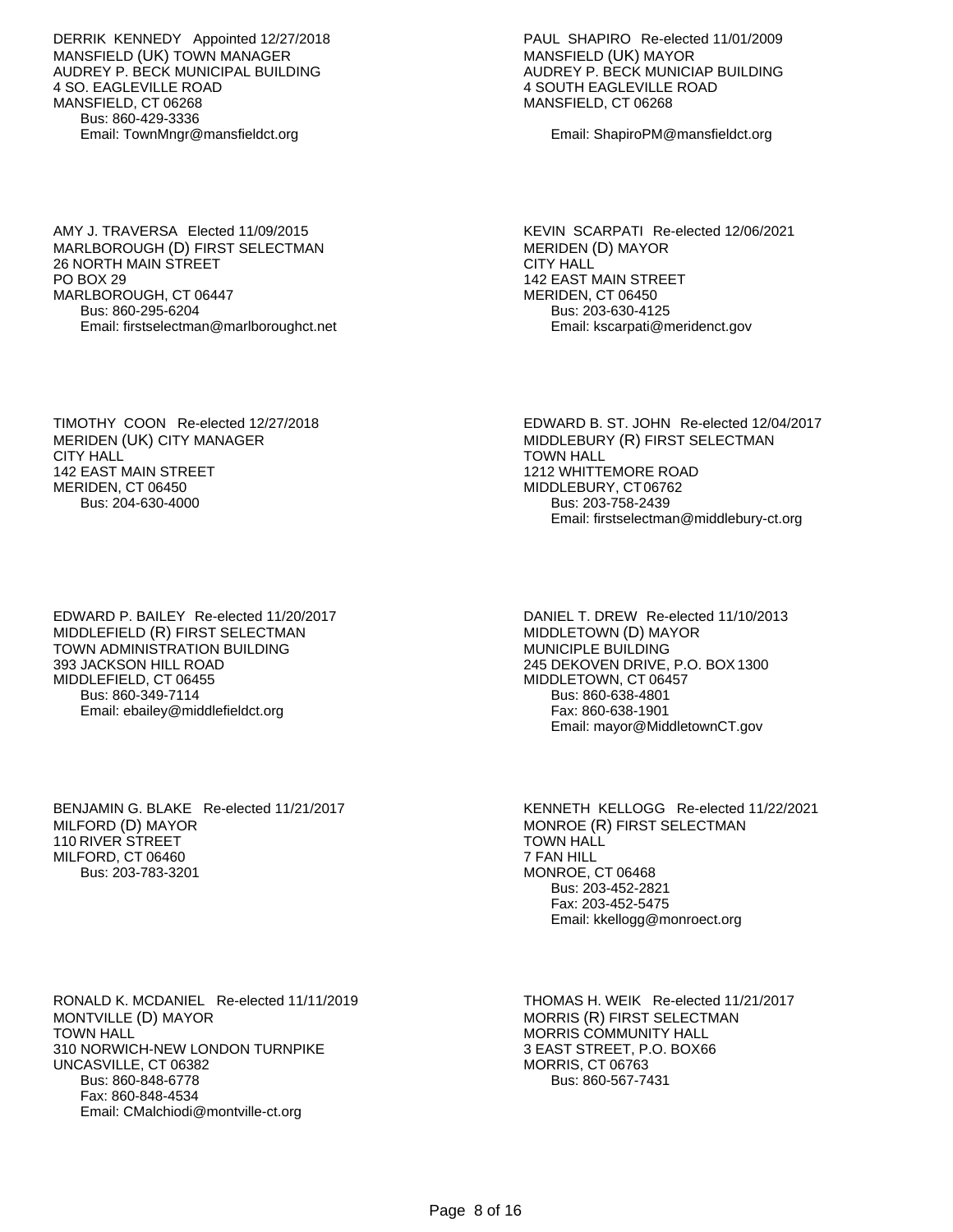PETE HESS Elected 11/16/2021 NAUGATUCK (D) MAYOR TOWN HALL 229 CHURCH STREET, 2ND FLOOR NAUGATUCK, CT 06770 Bus: 203-720-7009

ERIN E. STEWART Re-elected 11/14/2017 NEW BRITAIN (R) MAYOR CITY HALL 27 WEST MAIN STREET NEW BRITAIN, CT 06051 Bus: 860-826-3303

KEVIN J. MOYNIHAN Elected 11/21/2017 NEW CANAAN (R) FIRST SELECTMAN TOWN HALL 77 MAIN ST NEW CANAAN, CT 06840 Bus: 203-594-3000 Fax: 203-594-3123 Email: kevin.moynihan@newcanaanct.gov

PAT DEL MONACO Elected 11/21/2017 NEW FAIRFIELD (D) FIRST SELECTMAN TOWN HALL RT. 39, 4 BRUSH HILL ROAD NEW FAIRFIELD, CT 06812 Bus: 203-312-5600

DANIEL V. JERRAM Re-elected 12/05/2017 NEW HARTFORD (R) FIRST SELECTMAN TOWN HALL 530 MAIN STREET, P.O. BOX316 NEW HARTFORD, CT 06057 Bus: 860-379-3389

TONI N. HARP Re-elected 01/01/2018 NEW HAVEN (D) MAYOR CITY HALL 165 CHURCH STREET NEW HAVEN, CT 06510 Bus: 203-946-8200 Email: MayorHarp@newhavenct.gov

ROY ZARTARIAN Unknown NEWINGTON (R) MAYOR 327 WALSH AVE NEWINGTON, CT 06111 Bus: 860-604-8036

TANYA LANE Elected 12/27/2018 NEWINGTON (UK) TOWN MANAGER TOWN HALL 131 CEDAR STREET NEWINGTON, CT 06111 Bus: 860-665-8510 Fax: 860-665-8507 Email: tlane@newingtonct.gov

NO CITY MANAGER NO CITY MANAGER Unknown 12/27/2018 NEW LONDON (UK) CITY MANAGER 181 STATE STREET NEW LONDON, CT 06320

MICHAEL PASSERO Elected 12/07/2015 NEW LONDON (D) MAYOR MUNICIPAL BUILDING 181 STATE STREET NEW LONDON, CT 06320 Bus: 860-447-5201 Email: mpassero@newlondon.ct.org

PETE BASS Elected 12/01/2017 NEW MILFORD (R) MAYOR NEW MILFORD TOWN HALL 10 MAIN STREET NEW MILFORD, CT 06776 Bus: 860-355-6010 Fax: 860-355-6002 Email: Mayor@newmilford.org DANIEL ROSENTHAL Elected 12/01/2017 NEWTOWN (D) FIRST SELECTMAN TOWN HALL 3 PRIMROSE STREET NEWTOWN, CT 06470 Bus: 203-270-4201 Fax: 203-270-4201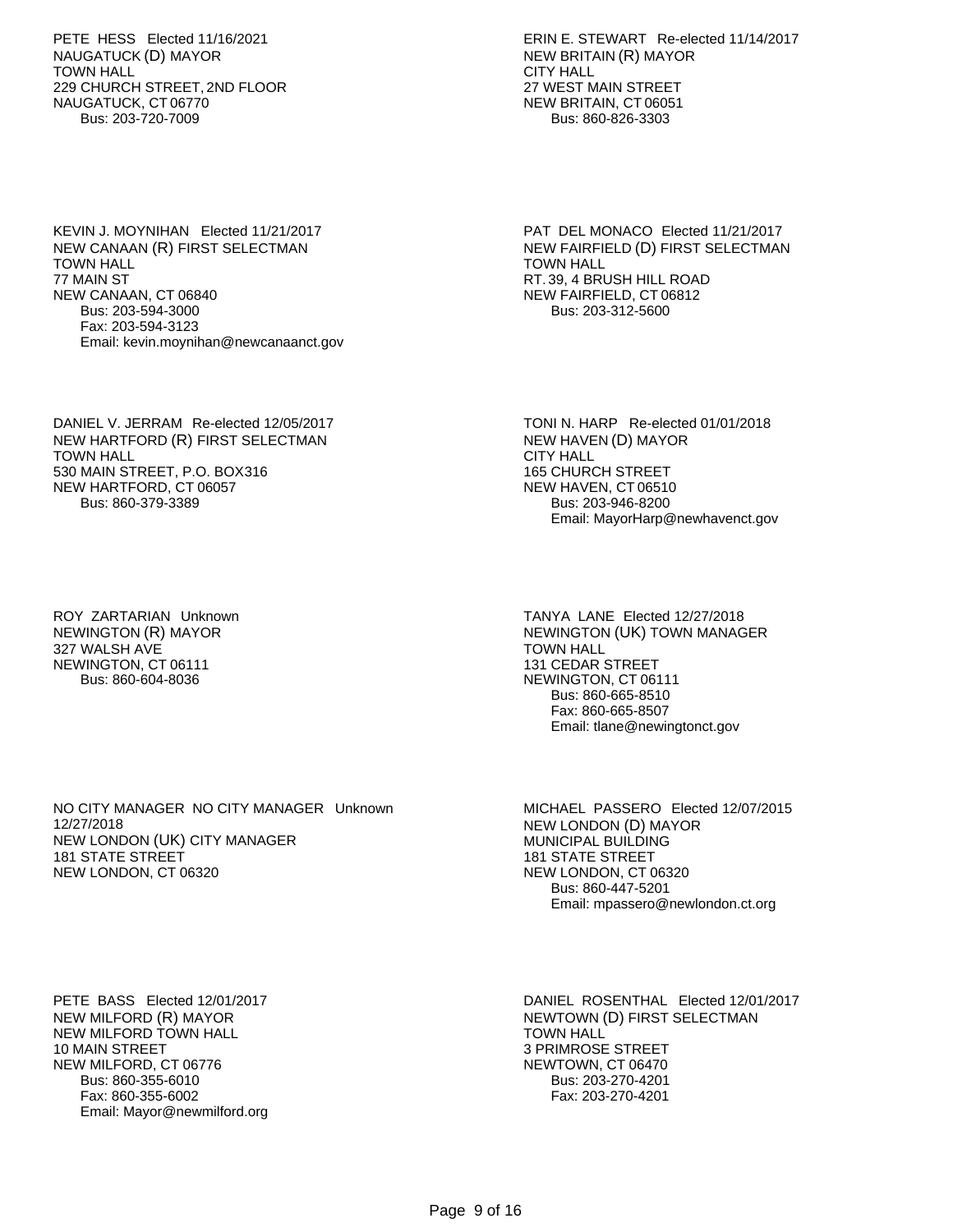MATTHEW T. RIISKA Elected 11/21/2017 NORFOLK (D) FIRST SELECTMAN BOARD OF SELECTMEN PO BOX 592 NORFOLK, CT 06058 Bus: 860-542-5829 Fax: 860-542-5876 Email: firstselectman@norfolkct.org

MICHAEL J. DOODY Elected 11/01/2009 NORTH BRANFORD (UK) MAYOR TOWN HALL 909 FOXON ROAD NORTH BRANFORD, CT 06471

MICHAEL T. PAULHUS Unknown 12/27/2018 NORTH BRANFORD (UK) TOWN MANAGER TOWN HALL 909 FOXON ROAD NORTH BRANFORD, CT 06471 Bus: 203-484-6000 Fax: 203-484-6025 Email: townmanager@townofnorthbranfordct.com

CHALES P. PEROTTI Elected 11/21/2017 NORTH CANAAN (R) FIRST SELECTMAN TOWN HALL 100 PEASE STREET BOX 876 CANNAN, CT 06018 Bus: 860-824-7313 x103 Fax: 860-824-3139 Email: selectman@northcanaan.org

MICHAEL A. URGO Elected 11/21/2017

NORTH STONINGTON, CT 06359 Bus: 860-535-2877 x10 Fax: 860-535-4554

TOWN HALL 40 MAIN STREET

NORTH STONINGTON (U) FIRST SELECTMAN

MICHAEL J. FREDA Re-elected 12/01/2021 NORTH HAVEN (R) FIRST SELECTMAN TOWN HALL 18 CHURCH STREET NORTH HAVEN, CT 06473 Bus: 203-239-5321 x680 Email: firstselectman@town.north-haven.ct.us

HARRY W. RILLING Re-elected 11/16/2021 NORWALK (D) MAYOR CITY HALL 125 EAST AVENUE, P.O. BOX5125 NORWALK, CT 06856 Bus: 203-854-3200

PETER ALBERT NYSTROM Elected 12/05/2017 NORWICH (R) MAYOR CITY HALL 100 BROADWAY NORWICH, CT 06360 Bus: 860-608-2165 Fax: 860-885-2131 Email: pnystrom@cityofnorwich.org

JOHN L. SALOMONE Unknown 01/11/2019 NORWICH (UK) CITY MANAGER CITY HALL 100 BROADWAY, ROOM219 NORWICH, CT 06360 Bus: 860-885-3750 Fax: 860-885-2131 Email: cmoffice@cityofnorwich.org

CARL P. FORTUNA Re-elected 11/21/2017 OLD SAYBROOK (R) FIRST SELECTMAN TOWN HALL 302 MAIN STREET OLD SAYBROOK, CT 06475 Bus: 860-395-3123 Fax: 860-395-3125

TIMOTHY GRISWOLD Elected 11/16/2021 OLD LYME (R) FIRST SELECTMAN OLD LYME MEMORIAL TOWN HALL 52 LYME STREET OLD LYME, CT 06371 Bus: 860-434-1605 x212 Fax: 860-434-1400

JAMES M. ZEOLI Re-elected 11/12/2021 ORANGE (R) FIRST SELECTMAN TOWN HALL 617 ORANGE CENTER ROAD ORANGE, CT 06477 Bus: 203-891-4737 Email: jzeoli@orange-ct.gov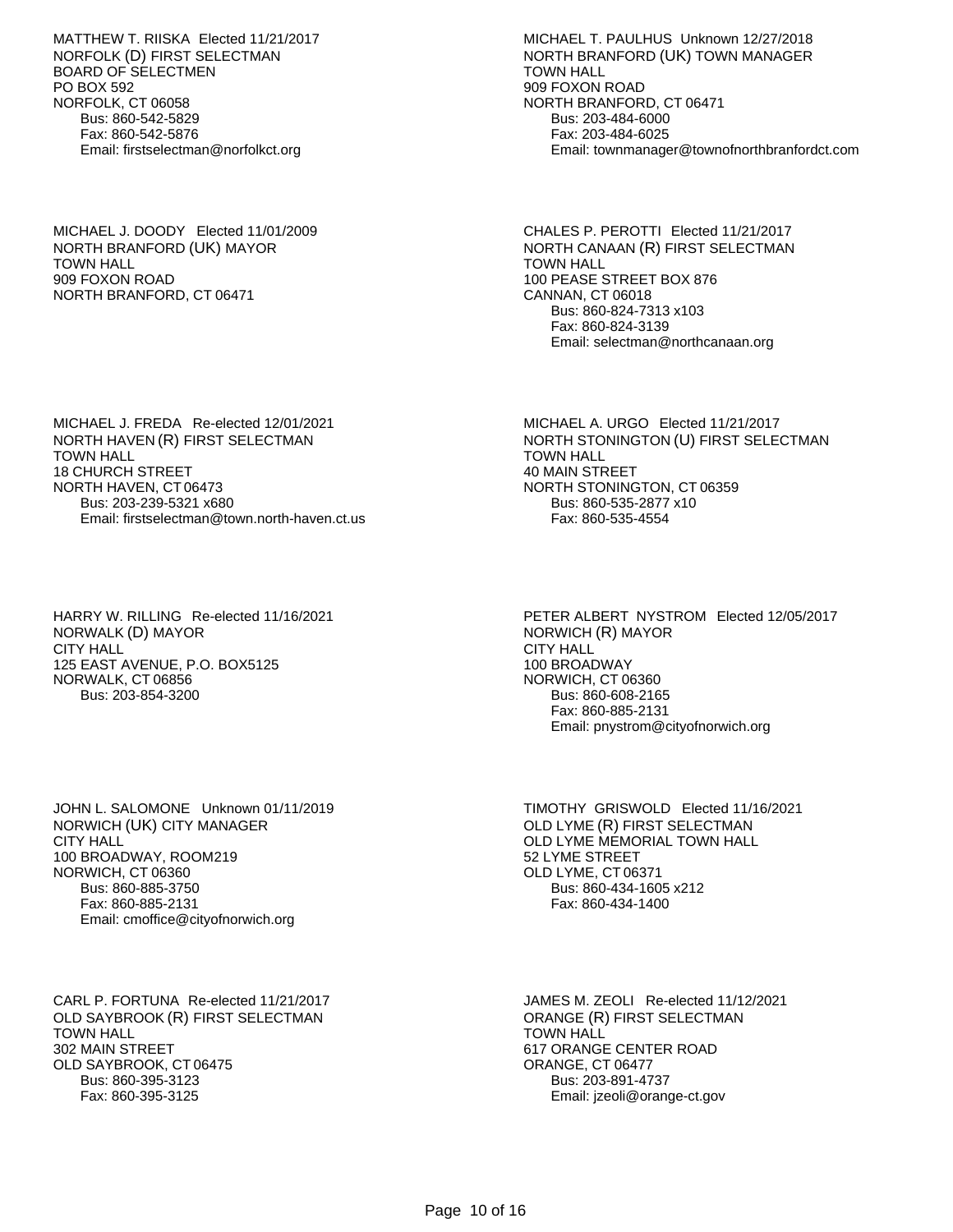GEORGE R. TEMPLE Re-elected 11/21/2017 OXFORD (R) FIRST SELECTMAN TOWN HALL 486 OXFORD ROAD OXFORD, CT 06483 Bus: 203-888-2543 x3034 Fax: 203-888-2136

ROBERT E LEE Unknown 01/11/2019 PLAINVILLE (UK) TOWN MANAGER MUNICIPAL CENTER 1 CENTRAL SQUARE PLAINVILLE, CT 06062 Bus: 860-793-0221 x201 Fax: 860-793-2285

KEVIN CUNNINGHAM Elected 11/16/2021 PLAINFIELD (R) FIRST SELECTMAN TOWN HALL 8 COMMUNITY AVENUE PLAINFIELD, CT 06374 Bus: 860-230-3001 Fax: 860-230-3033 Email: selectman@plainfieldct.org

DAVID V. MERCHANT Re-elected 11/03/2015 PLYMOUTH (R) MAYOR PLYMOUTH TOWN HALL 80 MAIN STREET TERRYVILLE, CT 06786 Bus: 860-585-4001 Fax: 860-585-4015

MAUREEN NICHOLSON Re-elected 11/16/2021 POMFRET (D) FIRST SELECTMAN POMFRET TOWN HALL 5 HAVEN ROAD, ROUTE 44 POMFRET CENTER, CT 06259 Bus: 860-974-0191 Fax: 860-974-3950

VACANT VACANT Unknown PORTLAND (UK) FIRST SELECTMAN 33 EAST MAIN STREET P.O. BOX 71 PORTLAND, CT 06480 Bus: 860-342-6715

SANDRA ALLYN-GAUTHIER Elected 11/16/2021 PRESTON (D) FIRST SELECTMAN TOWN HALL 389 ROUTE 2 PRESTON, CT 06365 Bus: 860-887-5581 x105 Fax: 860-887-1905

ROBERT J CHATFIELD Re-elected 11/18/2017 PROSPECT (R) MAYOR TOWN HALL 36 CENTER STREET PROSPECT, CT 06712 Bus: 203-758-4461 Email: info@townofprospect.org

NORMAN "BARNEY" SENEY Re-elected 11/30/2021 PUTNAM (R) MAYOR TOWN HALL 126 CHURCH STREET PUTNAM, CT 06260 Bus: 860-963-6800 x103

JULIA PEMBERTON Re-elected 11/21/2017 REDDING (D) FIRST SELECTMAN 100 HILL ROAD P.O. BOX 1028 REDDING, CT 06896-1028 Bus: 203-938-2002 Fax: 203-938-8816

RUDOLPH P MARCONI Re-elected 11/17/2015 RIDGEFIELD (D) FIRST SELECTMAN TOWN HALL 400 MAIN STREET RIDGEFIELD, CT 06877 Bus: 203-431-2774 Fax: 203-431-2722

LISA J. MAROTTA Re-elected 11/08/2021 ROCKY HILL (R) MAYOR TOWN OF ROCKY HILL 761 OLD MAIN STREET ROCKY HILL, CT 06067 Bus: 860-258-2700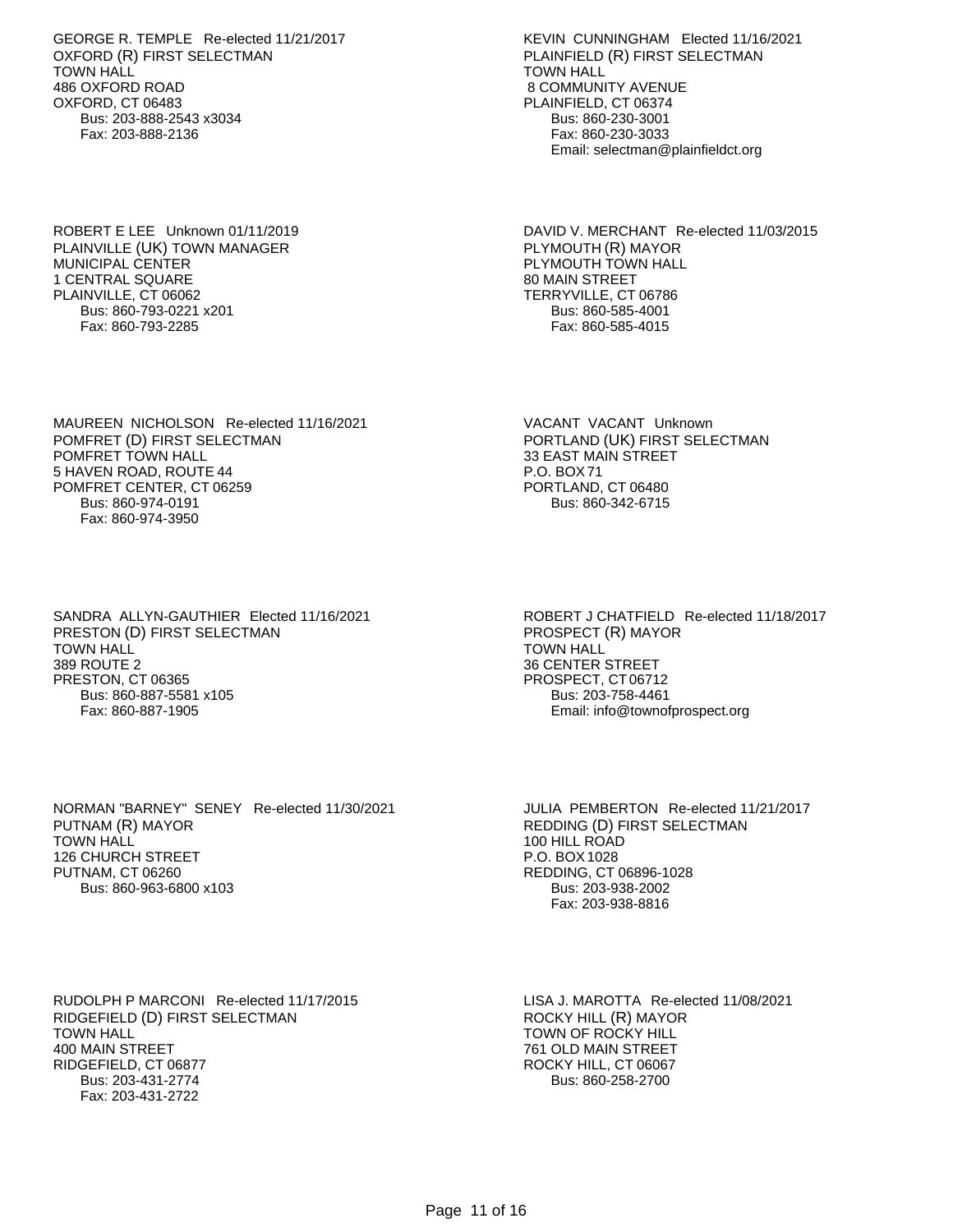JOHN MEHR Unknown 01/11/2019 ROCKY HILL (UK) TOWN MANAGER TOWN HALL 761 OLD MAIN STREET ROCKY HILL, CT 06067 Bus: 860-258-2700 Fax: 860-258-7638 Email: jmehr@rockyhillct.gov

KEVIN T LYDEN Re-elected 11/21/2017 SALEM (D) FIRST SELECTMAN SALEM TOWN OFFICE BLDG. 270 HARTFORD ROAD SALEM, CT 06420 Bus: 860-859-3873 Fax: 860-859-1184 Email: kevin.lyden@salemct.gov

DANIEL D. SYME Re-elected 11/21/2017 SCOTLAND (R) FIRST SELECTMAN TOWN HALL 9 DEVOTION RD., P.O. BOX 288 SCOTLAND, CT 06462 Bus: 860-423-9634

BRENT M. COLLEY Re-elected 11/16/2021 SHARON (R) FIRST SELECTMAN 63 MAIN STREET P.O. BOX 385 SHARON, CT 06069 Bus: 860-364-5789 Fax: 860-364-7021 Email: brent\_c@sharon-ct.org

DON LOWE Re-elected 01/01/2022 SHERMAN (D) FIRST SELECTMAN MALLORY TOWN HALL RT. 39 SOUTH / PO BOX 39 SHERMAN, CT 06784 Bus: 860-355-1139 Email: dlowe@townofshermanct.org

TIM KEENEY Elected 11/16/2021 SOMERS (R) FIRST SELECTMAN TOWN HALL 600 MAIN STREET, P.O. BOX 308 SOMERS, CT 06071 Bus: 860-763-8200 Fax: 860-763-8228 Email: selectman@somersct.gov PATRICK ROY Elected 11/16/2021 ROXBURY (D) FIRST SELECTMAN 29 NORTH STREET P.O. BOX 203 ROXBURY, CT 06783 Bus: 860-354-9938 Fax: 860-354-0560

CURTIS G. RAND Re-elected 11/16/2021 SALISBURY (D) FIRST SELECTMAN TOWN HALL 27 MAIN ST, P.O. BOX548 SALISBURY, CT 06068 Bus: 860-435-5170 Fax: 860-435-5172 Email: crand@salisburyct.us

W. KURT MILLER Re-elected 12/04/2017 SEYMOUR (R) FIRST SELECTMAN TOWN HALL ONE FIRST STREET SEYMOUR, CT 06483 Bus: 203-888-2511 Fax: 203-888-5005 Email: kmiller@seymourct.org

MARK A LAURETTI Re-elected 11/17/2015 SHELTON (R) MAYOR CITY HALL 54 HILL STREET PO BOX 364 SHELTON, CT 06484 Bus: 203-924-1555 Fax: 203-924-0185 Email: shelton01@cityofshelton.org

WENDY MACKSTUTIS Elected 12/06/2021 SIMSBURY (D) FIRST SELECTMAN 933 HOPMEADOW STREET SIMSBURY, CT 06070 Bus: 860-658-3231

JEFF MANVILLE Re-elected 12/04/2017 SOUTHBURY (R) FIRST SELECTMAN TOWN HALL 501 MAIN STREET, ROOM 212 SOUTHBURY, CT 06488 Bus: 203-262-0647 Email: selectman@southbury-ct.gov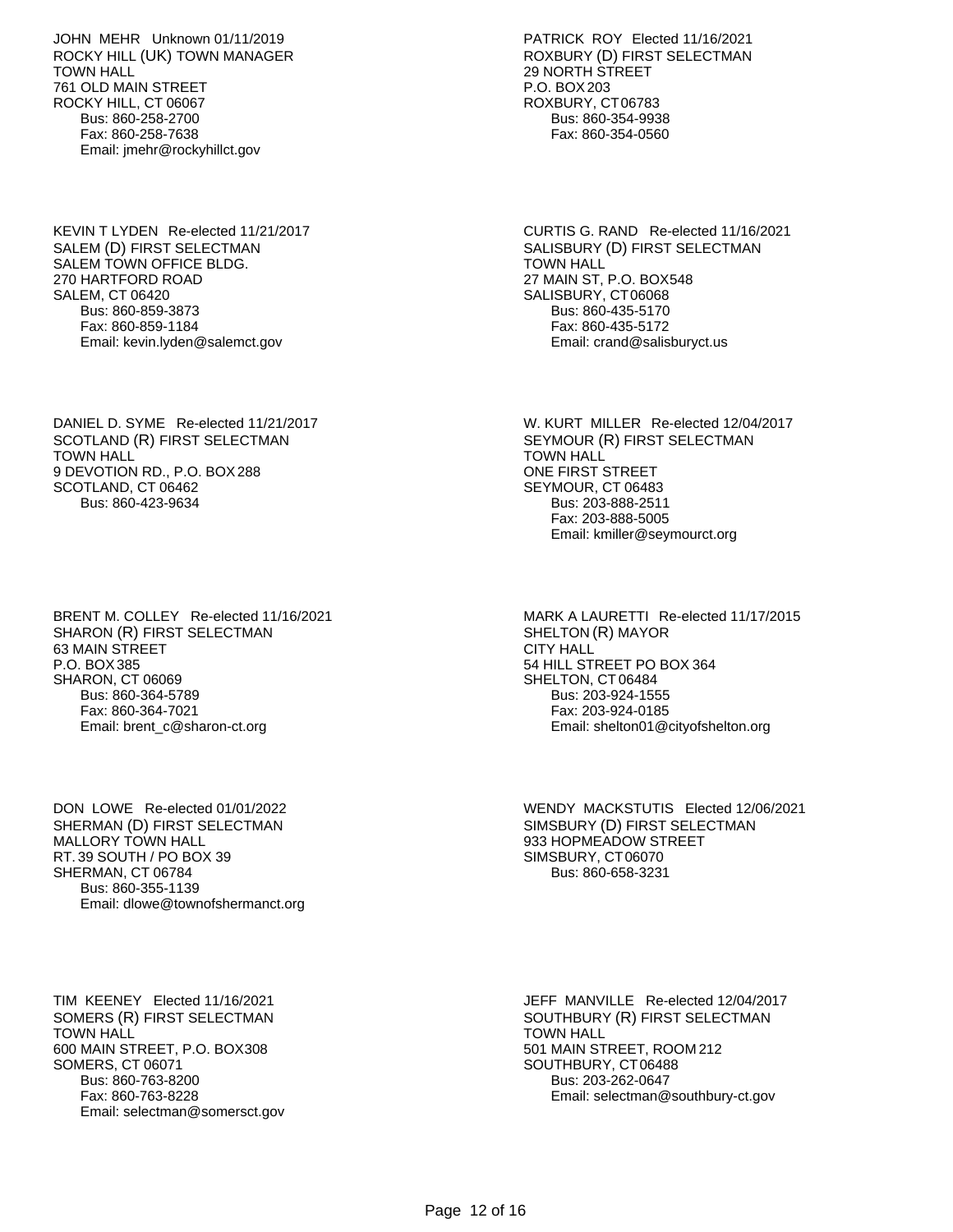MARK J. SCIOTA Appointed SOUTHINGTON (UK) TOWN MANAGER TOWN OFFICE BUILDING 75 MAIN STREET, P.O. BOX610 SOUTHINGTON, CT 06489 Bus: 860-276-6200 Fax: 860-628-4727 Email: sciotam@southington.org

TOM DELNICKI Unknown SOUTH WINDSOR (R) MAYOR TOWN HALL 1540 SULLIVAN AVE SOUTH WINDSOR, CT 06074 Bus: 860-281-7982

MATTHEW B GALLIGAN Unknown 01/02/2019 SOUTH WINDSOR (R) TOWN MANAGER TOWN HALL 1540 SULLIVAN AVENUE SOUTH WINDSOR, CT 06074 Bus: 860-644-2511 x200

CHERYL ALLEN BLANCHARD Elected 11/02/2021 SPRAGUE (R) FIRST SELECTMAN TOWN HALL 1MAIN STREET, P.O. BOX677 BALTIC, CT 06330 Bus: 860-822-3000 x201

SAVERIO TITUS Elected 11/16/2021 STAFFORD (R) FIRST SELECTMAN WARREN MEMORIAL TOWN HALL 1 MAIN STREET STAFFORD SPRINGS, CT 06076 Bus: 860-684-1777 Fax: 860-684-1785 Email: staffordtownhall@staffordct.org

VACANT VACANT Appointed 01/12/2021 STERLING (R) FIRST SELECTMAN 420 PORTER POND ROAD ONECO, CT 06373-0157 Bus: 860-564-2151 Fax: 860-564-1660 Email: selectman@sterlingct.us

ROB SIMMONS Re-elected 11/21/2017 STONINGTON (R) FIRST SELECTMAN 152 ELM STREET STONINGTON, CT 06378 Bus: 860-535-5050 Fax: 860-535-1046 Email: selectmen@stonington-ct.gov

DAVID MARTIN Re-elected 12/01/2017

STAMFORD GOVERNMENT CENTER

Email: mayorsoffice@stamfordct.gov

STAMFORD (R) MAYOR

888 WASHINGTON ROAD STAMFORD, CT 06904 Bus: 203-977-4150

LAURA R. HOYDICK Re-elected 12/13/2021 STRATFORD (R) MAYOR TOWN HALL 2725 MAIN STREET, ROOM 205 STRATFORD, CT 06615-5892 Bus: 203-385-4001 Email: mayor@townofstratford.com

MELISSA M. MACK Elected 11/17/2015 SUFFIELD (D) FIRST SELECTMAN TOWN HALL 83 MOUNTAIN ROAD SUFFIELD, CT 06078 Bus: 860-668-3838 Email: firstselectman@suffieldct.gov

EDMOND MONE Re-elected 11/16/2021 THOMASTON (R) FIRST SELECTMAN TOWN HALL 158 MAIN STREET THOMASTON, CT 06787 Bus: 860-283-4421 Fax: 860-283-1378 Email: emone@thomastonct.org

AMY ST. ONGE Elected 11/16/2021 THOMPSON (R) FIRST SELECTMAN THOMPSON TOWN HALL 815 RIVERSIDE DRIVE, P.O. BOX 899 N. GROSVENORDALE, CT 06255-0899 Bus: 860-923-9561 Fax: 860-923-3836 Email: selectmensoffice@thompsonct.org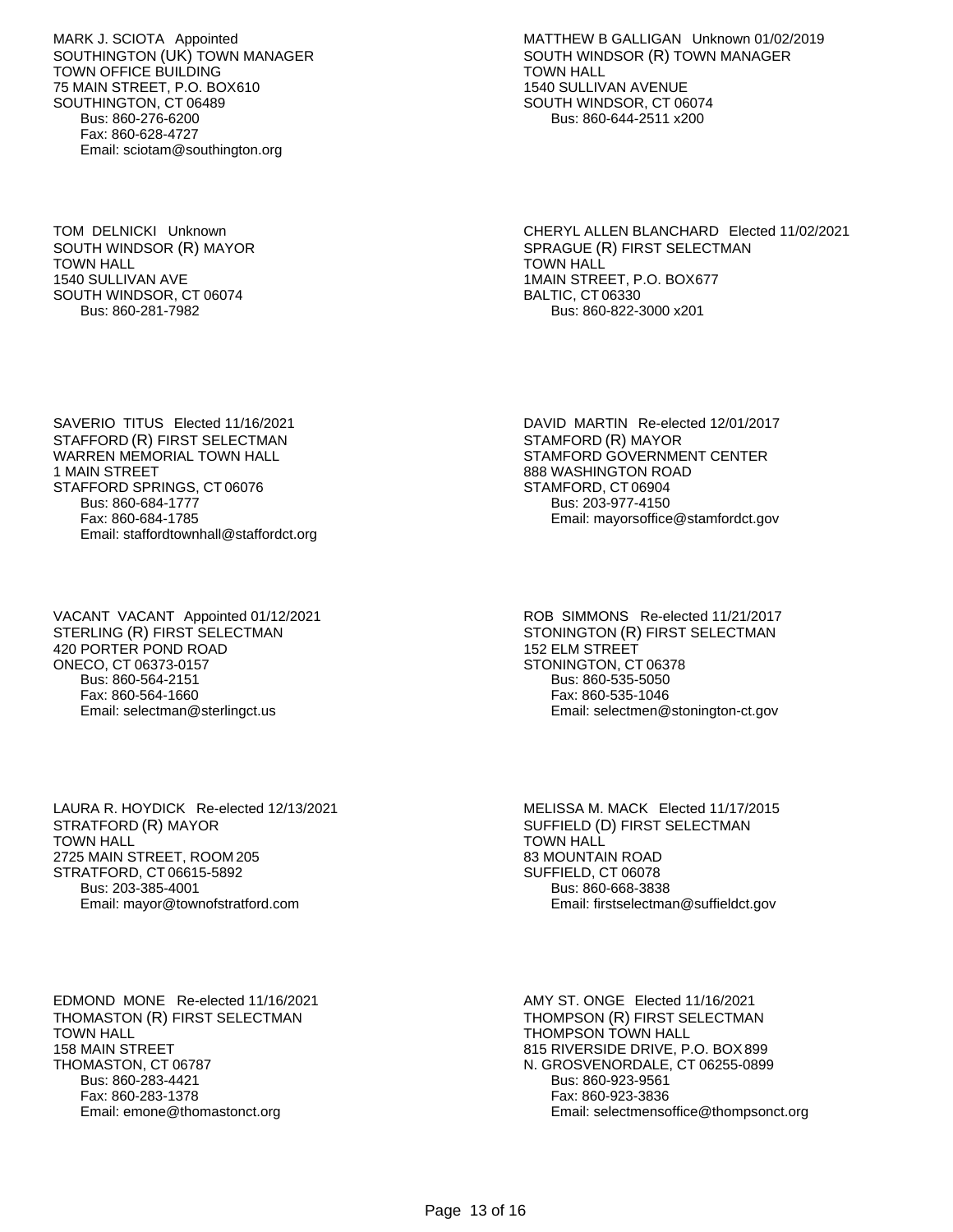STEVEN R. WERBNER Appointed TOLLAND (UK) TOWN MANAGER TOWN HALL 21 TOLLAND GREEN, 5TH LEVEL TOLLAND, CT 06084 Bus: 860-871-3663 Fax: 860-871-3600

VICKI A. TESORO Elected 12/04/2017 TRUMBULL (R) FIRST SELECTMAN TOWN HALL 5866 MAIN STREET TRUMBULL, CT 06611 Bus: 203-452-5089 Fax: 203-452-5038 Email: firstselectman@trumbull-ct.gov

DANIEL A. CHAMPAGNE Re-elected 11/13/2017 VERNON (R) MAYOR VERNON TOWN HALL 14 PARK PLACE, 3RD FLOOR VERNON, CT 06066 Bus: 860-870-3600 Fax: 860-870-3580 Email: webmaster@vernon-ct.gov

WILLIAM W DICKINSON Re-elected 01/08/2018 WALLINGFORD (R) MAYOR TOWN HALL 45 SOUTH MAIN STREET, ROOM 310 WALLINGFORD, CT 06492 Bus: 203-294-2070 Fax: 203-294-2073

MARK E. LYON Re-elected 11/17/2015 WASHINGTON (R) FIRST SELECTMAN BRYAN MEMORIAL TOWN HALL 2 BRYAN PLAZA, P.O. BOX 383 WASHINGTON DEPOT, CT06794 Bus: 860-868-2259

DANIEL M. STEWARD Re-elected 11/17/2015 WATERFORD (R) FIRST SELECTMAN 15 ROPE FERRY ROAD WATERFORD, CT 06385 Bus: 860-444-5834

ELINOR CARBONE Re-elected 12/06/2021 TORRINGTON (R) MAYOR MUNICIPAL BUILDING 140 MAIN STREET TORRINGTON, CT 06790 Bus: 860-489-2228 Email: Elinor\_Carbone@torringtonct.org

DAVID D. EATON Re-elected 07/01/2019 UNION (R) FIRST SELECTMAN TOWN HALL 1024 BUCKLEY HIGHWAY UNION, CT 06076 Bus: 860-684-3812 Fax: 860-684-8830 Email: firstselectman@union.necoxmail.com

TRACY HANSON Elected 11/21/2017 VOLUNTOWN (D) FIRST SELECTMAN TOWN HALL, 115 MAIN STREET, RTE. 138 P.O. BOX 96 VOLUNTOWN, CT 06384-0096 Bus: 860-376-4089 Fax: 860-376-3295 Email: thanson@voluntown.gov

CRAIG NELSON Re-elected 11/21/2017 WARREN (R) FIRST SELECTMAN TOWN HALL 50 CEMETERY ROAD WARREN, CT 06754 Bus: 860-868-7881 x102 Fax: 860-868-7746

NEIL M. O'LEARY Re-elected 12/01/2013 WATERBURY(D) MAYOR CHASE MUNICIPAL BUILDING 235 GRAND STREET, 2ND FLOOR WATERBURY, CT06702-2806 Bus: 203-574-6712 Fax: 203-574-6804 Email: mluddy@waterburyct.org

ROBERT M. SCANNELL Appointed WATERTOWN(UK) TOWN MANAGER TOWN HALL ANNEX 424 MAIN STREET WATERTOWN, CT 06795 Bus: 860-945-5255 Fax: 860-945-4974 Email: rscannell@watertownct.org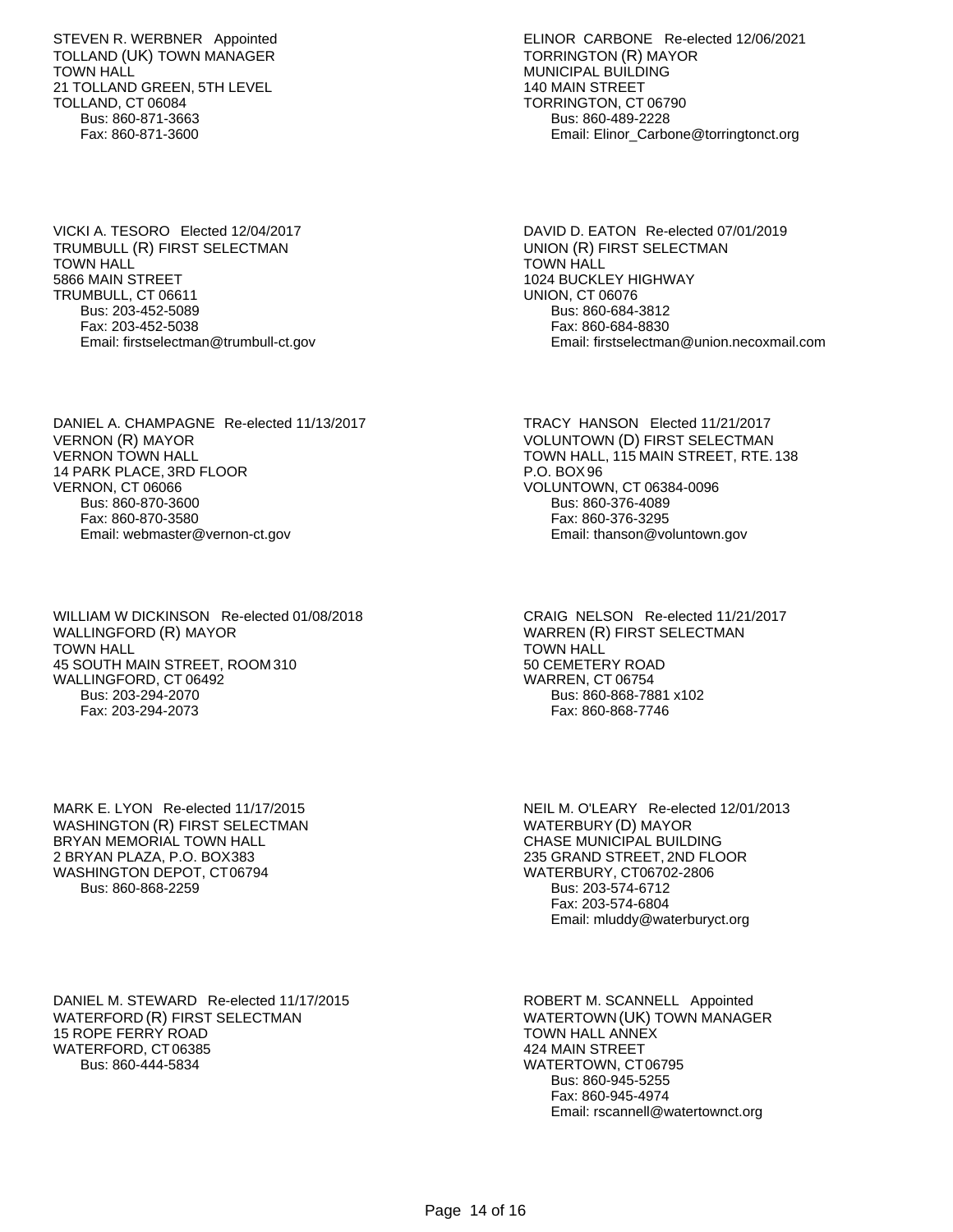JOHN L. HALL Elected 11/16/2021 WESTBROOK (R) FIRST SELECTMAN MULVEY MUNICIPAL CENTER 866 BOSTON POST ROAD WESTBROOK, CT 06498 Bus: 860-399-3040 x1112

SHARI CANTOR Re-elected WEST HARTFORD (UK) MAYOR 50 SOUTH MAIN ST WEST HARTFORD, CT 06107 Bus: 860-561-7445 Fax: 860-523-3522

CHRIS SPAULDING Elected 11/07/2017 WESTON (D) FIRST SELECTMAN TOWN HALL 56 NORFIELD ROAD, P.O. BOX 1007 WESTON, CT 06883-1007 Bus: 203-222-2656 Email: cspaulding@westonct.gov

GARY EVANS Unknown WETHERSFIELD (U) TOWN MANAGER TOWN HALL 505 SILAS DEANE HIGHWAY WETHERSFIELD, CT 06109 Bus: 860-721-2801 Fax: 860-721-2994

ERIKA G. WIENCENSKI Elected 11/21/2017 WILLINGTON (D) FIRST SELECTMAN TOWN OFFICE BUILDING 40 OLD FARMS ROAD WILLINGTON, CT 06279 Bus: 860-487-3100 Fax: 860-487-3103

ROBERT GEIGER Unknown WINCHESTER (UK) TOWN MANAGER WINCHESTER TOWN HALL 338 MAIN STREET WINSTED, CT 06098 Bus: 860-738-6962 Email: rgeiger@townofwinchester.org MATT HART Unknown WEST HARTFORD (UK) TOWN MANAGER TOWN HALL 50 SOUTH MAIN STREET, ROOM 310 WEST HARTFORD, CT 06107 Bus: 860-561-7440 Fax: 860-561-7429 Email: TownManager@WestHartfordCT.gov

NANCY R. ROSSI Re-elected 12/05/2021 WEST HAVEN (D) MAYOR CITY HALL 355 MAIN STREET, 3RD FLOOR WEST HAVEN, CT 06516 Bus: 203-937-3510 Fax: 203-937-3705

JIM MARPE Re-elected 11/21/2017 WESTPORT (R) FIRST SELECTMAN TOWN HALL 110 MYRTLE AVENUE, ROOM 310 WESTPORT, CT 06880 Bus: 203-341-1111 Fax: 203-341-1038 Email: selectman@westportct.gov

AMY MORRI BELLO Re-elected 11/09/2017 WETHERSFIELD (D) MAYOR 311 HARTFORD AVE WETHERSFIELD, CT 06109 Bus: 860-563-8166 Email: amy.bello@wethersfieldct.gov

LYNNE VANDERSLICE Elected 12/01/2015 WILTON (R) FIRST SELECTMAN TOWN HALL 238 DANBURY ROAD WILTON, CT 06897 Bus: 203-563-0100 Fax: 203-563-0299 Email: lynne.vanderslice@wiltonct.org

ALTHEA CANDY PEREZ Re-elected 11/07/2017 WINCHESTER (D) MAYOR WINCHESTER TOWN HALL 338 MAIN STREET WINSTED, CT 06098 Bus: 860-379-2713 Email: mayorwinsted@gmail.com